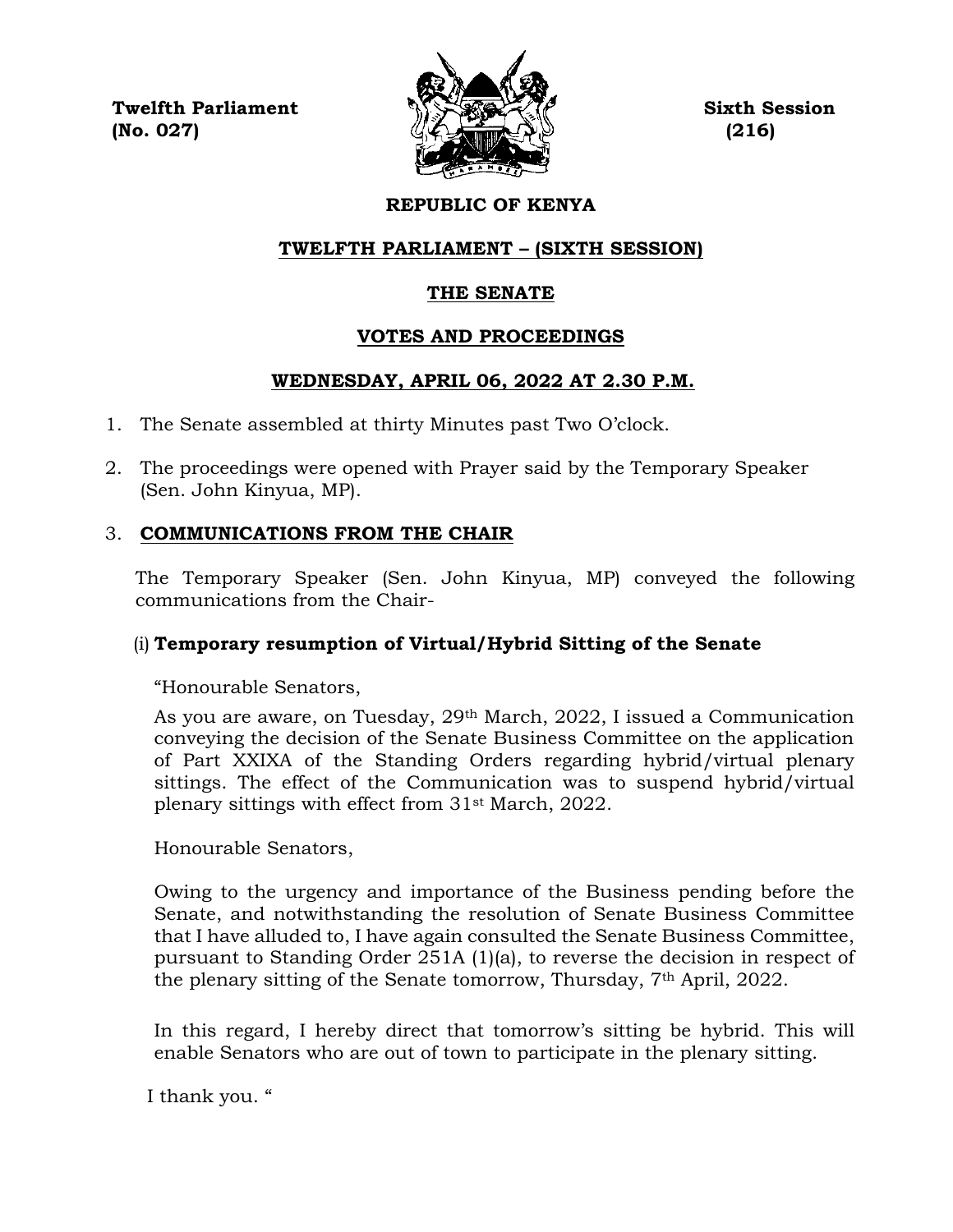#### (ii) **Visiting staff from the Murang'a County Assembly**

"Honourable Senators,

I would like to acknowledge the presence, in the Speaker's Gallery this afternoon of visiting staff from Murang'a County Assembly. The staff are at the Senate for a one-week benchmarking visit.

I request each member of staff to stand when called out so that they may be acknowledged in the usual Senate tradition.

They are: -

| 1. Mr. Reuben Maina   | - Clerk Assistant |
|-----------------------|-------------------|
| 2. Ms. Damaris Kimani | - Clerk Assistant |

Honourable Senators,

In our tradition of receiving and welcoming visitors to Parliament, I extend a warm welcome to them and, on behalf of the Senate and on my own behalf, wish them a fruitful visit.

Thank you!"

#### 4. **PAPERS LAID**

The following Papers were laid on the Table of the Senate: -

- i) The Public Finance Management (National Government) (Amendment) Regulations 2022.
- ii) The Public Finance Management (County Governments) (Amendment) Regulations 2015.
- iii) Report of the Auditor General on the financial statement of Nyandarua County Emergency Fund for the year ended 30<sup>th</sup> June, 2019.
- iv) Report of the Auditor General on the financial statement of Nyandarua County Executive Committee Members Car Loan and Mortgage Scheme Fund for the year ended 30th June, 2019.
- v) Report of the Auditor General on the financial statement of Nakuru County Executive Car Loan and Mortgage Staff Scheme Fund for the year ended 30th June, 2020.
- vi) Report of the Auditor General on the financial statement of Samburu County Bursaries Fund for the year ended 30th June, 2020.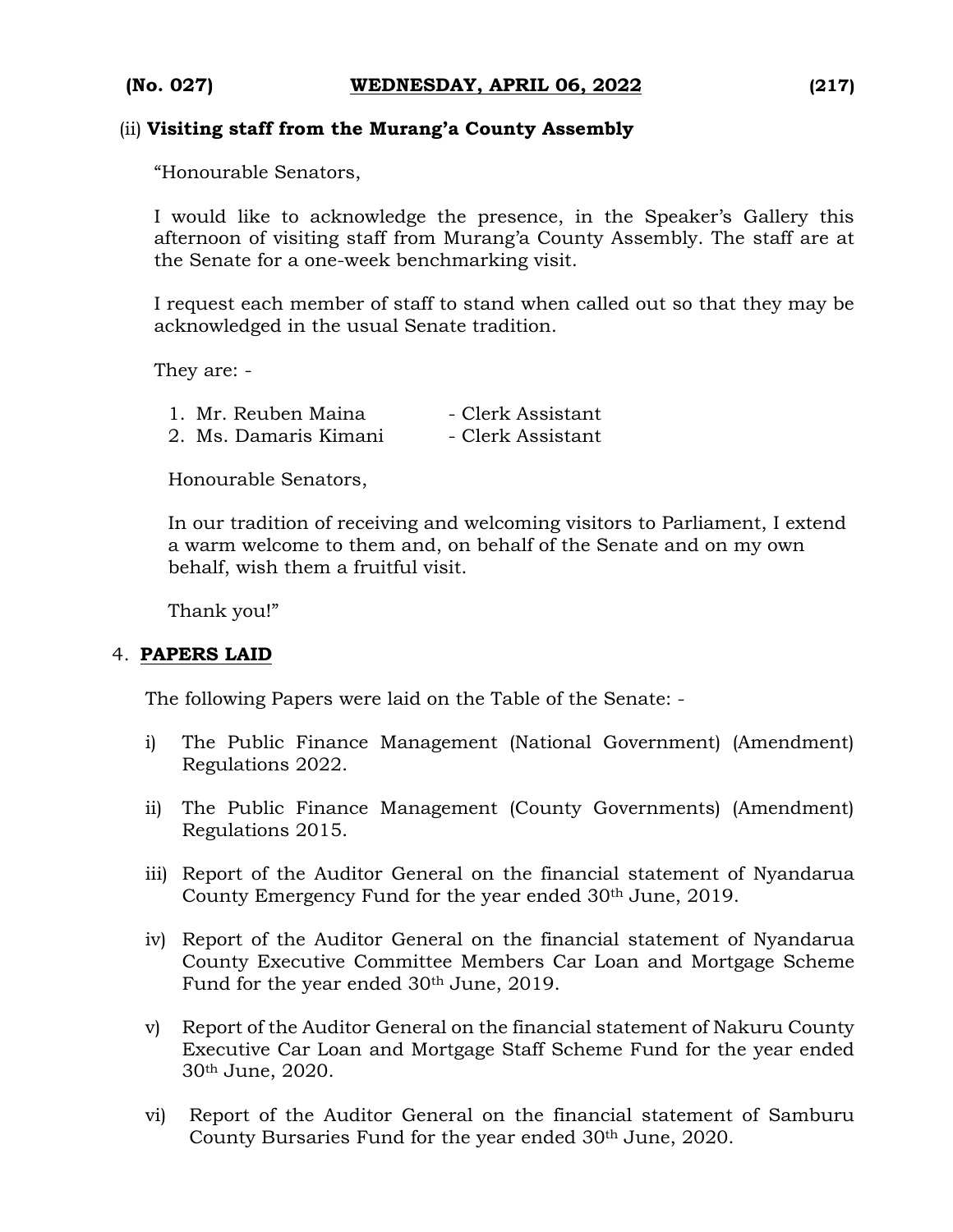- vii) Report of the Auditor General on the financial statement of Kericho County Executive Staff Mortgage Scheme Fund for the year ended 30th June, 2020.
- viii) Report of the Auditor General on the financial statement of Kericho County Assembly Staff Car Loan and Mortgage Scheme Fund for the year ended 30th June, 2020.
- ix) Report of the Auditor General on the financial statement of Amatsi Water Services Company Limited for the year ended 30<sup>th</sup> June, 2020.
- x) Report of the Auditor General on the financial statement of Homabay County Water and Sanitation Company Limited for the year ended 30th June, 2020.

*(The Deputy Senate Majority Leader)*

xi) Report of the Standing Committee on Agriculture, Livestock and Fisheries on the Cotton Industry Development Bill (Senate Bills No. 55 of 2021).

> *(The Deputy Senate Majority Leader on behalf of the Chairperson, Standing Committee on Agriculture, Livestock and Fisheries)*

xii) Report of the Standing Committee on Health on the consideration of amendments passed by the National Assembly to the Mental Health (Amendment) Bill (Senate Bills No. 28 of 2020).

> *(The Deputy Senate Majority Leader on behalf of the Chairperson, Standing Committee on Health)*

## 5. **STATEMENTS**

## **(a) Pursuant to Standing Order 47 (1)**

i) The Senator for Vihiga County (Sen. George Khaniri, MP) made a statement regarding the level of pollution in River Mara.

Thereupon, the Senator pointed out that the Mara River, which flows nearly 400 kilometers through the Maasai Mara National Reserve in Kenya and the Serengeti National Park in Tanzania and provides the only permanent source of water for the largest remaining overland migration in the world of 1.2 million wildebeests, sustains large populations of wildlife species as well as providing water for nearly a million people living in the river basin.

The Senator also stated that lately, due to water pollution, hippos in the Mara River are appearing to have peeling and discoloured skins, fish and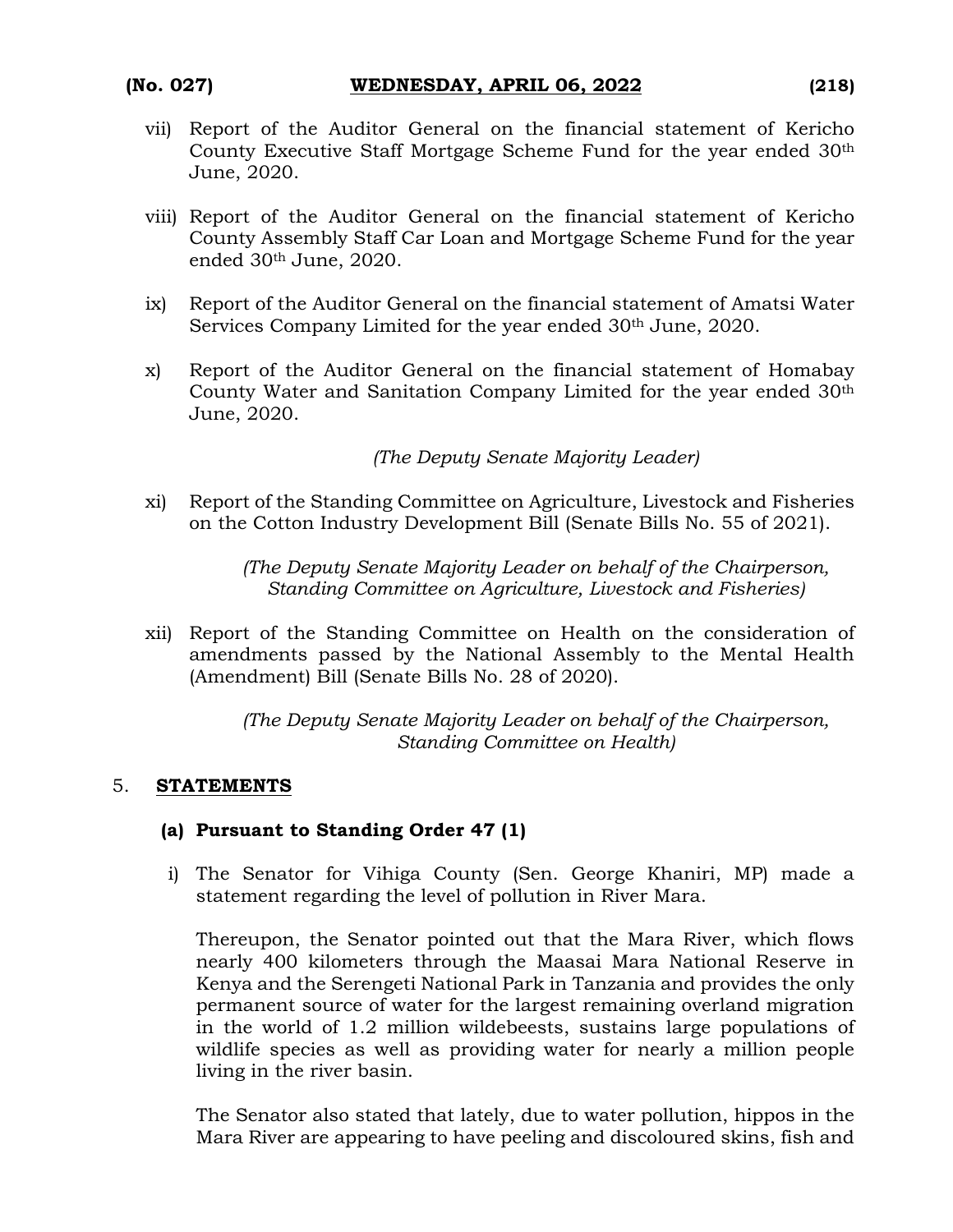wildebeests are dying and domestic animals, as well as humans are affected.

The Senator noted that the mushrooming of over 200 hotels and camps in the Mara Triangle discharging untreated waste into the Mara River, which is already reeling from the effects of climate change and human activities upstream, has forced hippos to gather in enclosed areas and small pools.

The Senator stated that, according to Water Resources Users Association (WRUA), the use of fertilisers, insecticides and other agrochemicals upstream, clearing of vegetation in the Mau Forest and sand harvesting and irrigation along its tributaries have also affected the Mara and the now low water volumes is threatening the iconic wildebeest migration, which is likely to reduce tourism in the Mara-Serengeti region.

The Senator called on the relevant authorities, such as NEMA to take action and to ensure that no waste is discharged into the river and implement water catchment strategies to ensure that the humans living in or visiting the Mara do not over utilize water from the river.

ii) Nominated Senator (Sen. (Dr.) Gertrude Musuruve, MP) made a statement on the entry of the Democratic Republic of Congo (DRC) into the East African Community (EAC).

Thereupon, the Senator stated that, since 2019, DRC has been keen to join EAC hoping to improve its trade and political ties with its East African neighbours.

The Senator noted that DRC is one of the richest countries in the world in terms of natural resources and her inclusion as a member state of EAC will boost trade in the region, foster employment and business opportunities and strengthen and deepen ties amongst the states in the region.

The Senator, however, pointed out the need for DRC to work on her infrastructure and security-related matters in order to attract investors and traders from other EAC countries.

The Senator welcomed the move and conveyed her best wishes to DRC.

iii) Nominated Senator (Sen. (Dr.) Gertrude Musuruve, MP) made a Statement on the International Day of Sports for Development and Peace (IDSDP).

Thereupon, the Senator informed the Senate that the day, which is marked annually on 6th of April, presents an opportunity to recognize the positive role of sports and physical activity in communities and in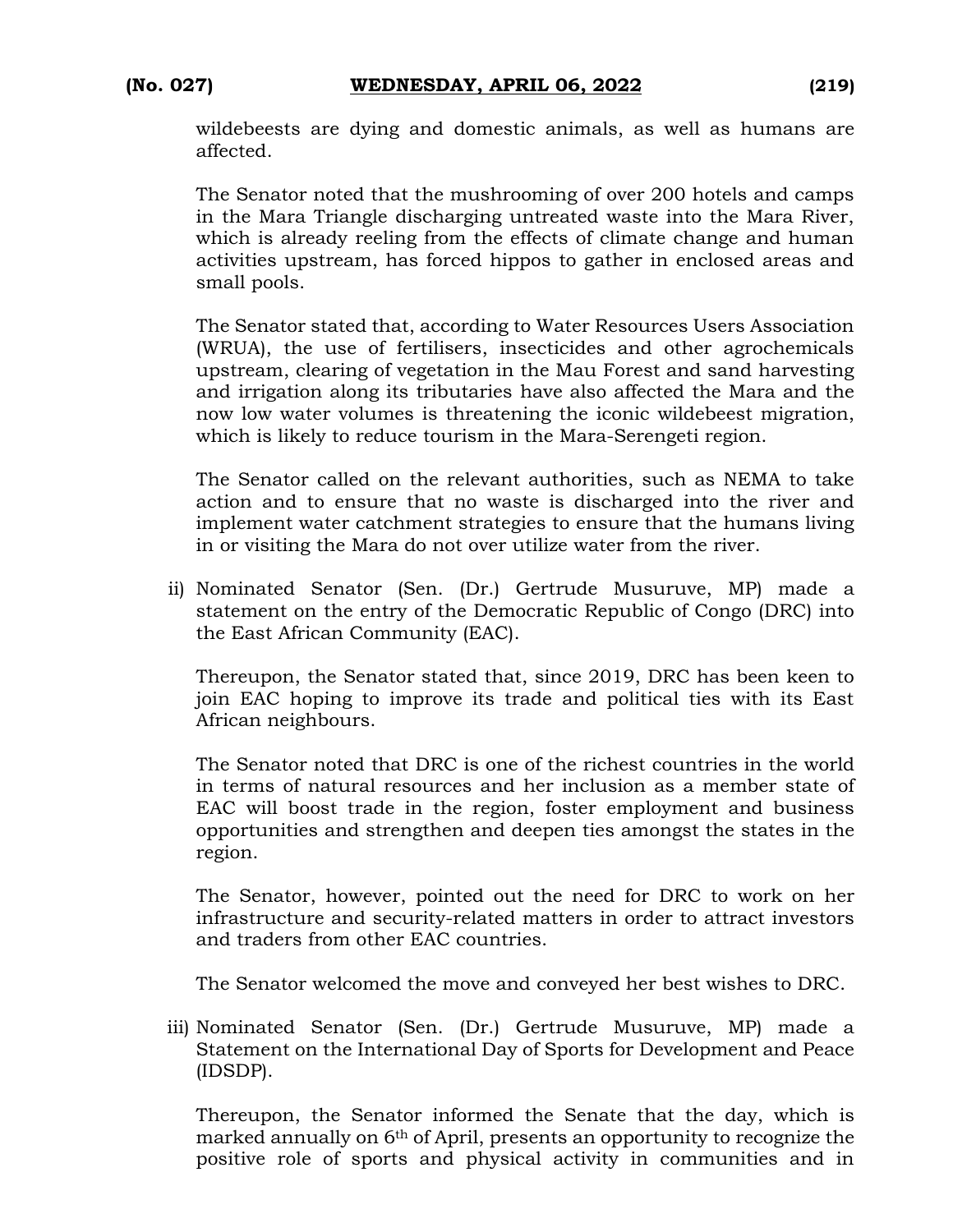people's lives across the globe, and the theme of IDSDP in the year 2022 is *"Securing a Sustainable and Peaceful Future for All: The Contribution of Sport"*.

The Senator observed that sports have immense benefits, including*, inter alia*, individual development, health promotion and disease prevention, promotion of gender equality, peace building, conflict prevention/resolution, communication and social mobilization.

The Senator acknowledged the men and women who have flown the flag of Kenya high in sports and urged the national and county governments to invest more resources in the different categories of sports in order to identify, tap and nurture talents of the many young men and women who are passionate about sports.

She also urged the government to ensure that the functions and roles of Sports Kenya, as established by the Sports Act, 2013 are fully devolved in order to promote sports tourism at the grass-roots level.

## **(b) Pursuant to Standing Order 48 (1)**

- i) The Senator for Taita Taveta County (Sen. Johnes Mwaruma, MP) sought a statement from the Standing Committee on Land, Environment and Natural Resources regarding the status of Nyangoro water project in Taita Taveta County.
- ii) The Senator for Taita Taveta County (Sen. Johnes Mwaruma, MP) sought a statement from the Standing Committee on Labour and Social Welfare regarding non-settlement of claims by insurance companies, specifically those owed to Ms. Mary Ngina, the legal representative of the estate of Mr. Godfrick Ngengeri Kireti (deceased).
- iii) The Senator for Taita Taveta County (Sen. Johnes Mwaruma, MP) sought a statement from the Standing Committee on Labour and Social Welfare regarding the unfair dismissal from employment of Mr. Levince Mwanyalo by the former Ministry of Internal Security and Provincial Administration.

#### 6. **MOTION – CONSIDERATION OF THE NATIONAL ASSEMBLY AMENDMENTS TO THE MENTAL HEALTH (AMENDMENT) BILL (SENATE BILLS NO. 28 OF 2020)**

Order read;

Motion made and Question proposed;

THAT, pursuant to Standing Order 159, the amendments of the National Assembly to the Mental Health (Amendment) Bill (Senate Bills No. 28 of 2020) be now considered.

*(The Deputy Senate Majority Whip on behalf of the Senate Majority Leader)*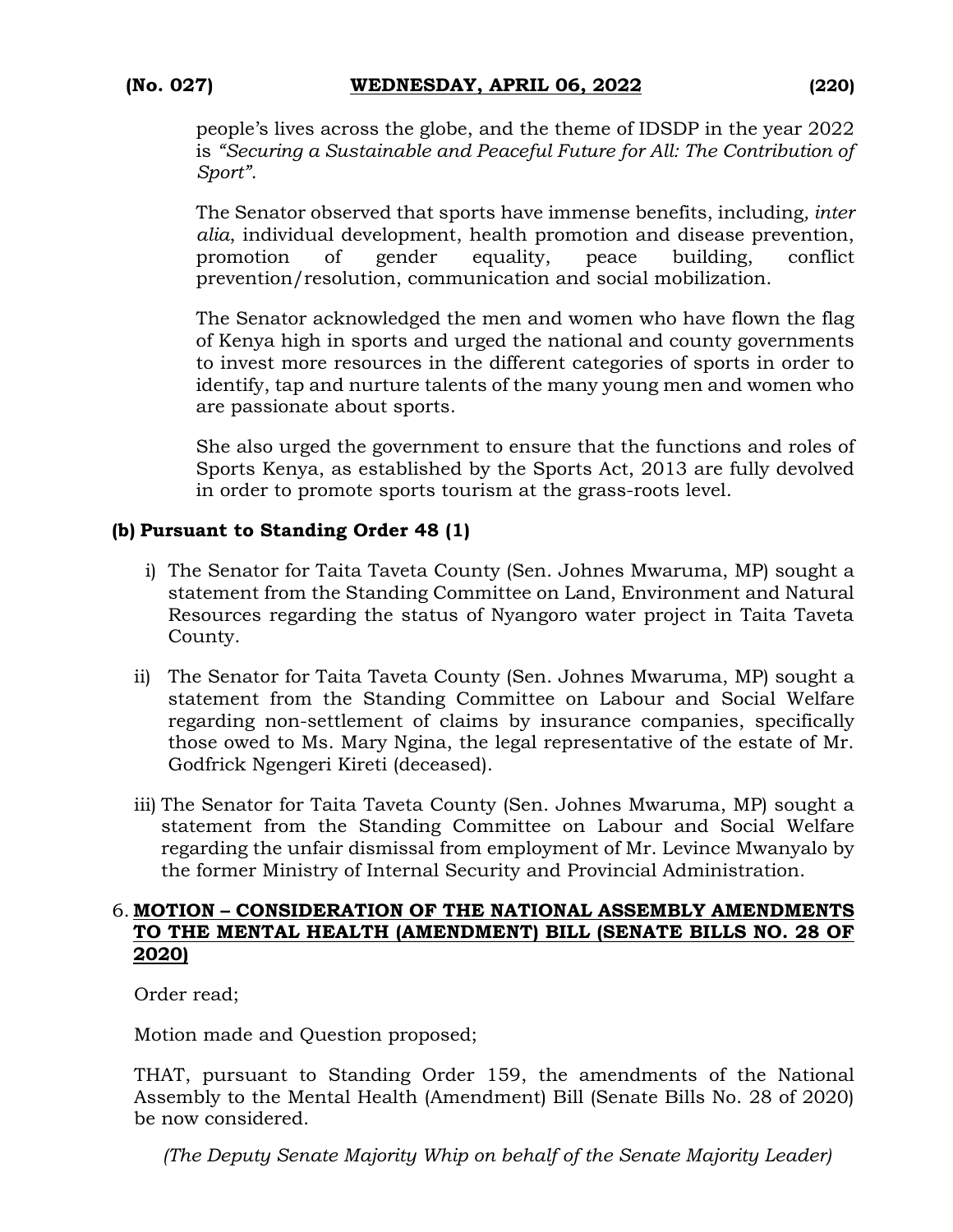Debate arising;

And there being no other Senator wishing to contribute;

Mover replied;

 Before the Question was put, and pursuant to Standing Order 79 (1), the Speaker ruled that the Motion did not affect counties.

Question put and agreed to.

#### **RESOLVED ACCORDINGLY**

THAT, pursuant to Standing Order 159, the amendments of the National Assembly to the Mental Health (Amendment) Bill (Senate Bills No. 28 of 2020) be now considered.

#### 7. **THE LANDLORD AND TENANT BILL (NATIONAL ASSEMBLY BILLS NO. 3 OF 2021)**

(The Senate Majority Leader)

*(Second Reading)*

#### *(Resumption of debate interrupted on Wednesday, 23rd February, 2022- Morning Sitting) (Division)*

Order deferred.

## 8. **THE PERSONS WITH DISABILITIES (AMENDMENT) BILL (SENATE BILLS NO. 29 OF 2020)**

(Sen. Aaron Cheruiyot, MP and Sen. (Dr) Isaac Mwaura, MP)

*(Second Reading)*

## *(Resumption of debate interrupted on Thursday, 10th March, 2022) (Division)*

Order deferred.

## 9. **THE ELECTION CAMPAIGN FINANCING (AMENDMENT) BILL (SENATE BILLS NO. 51 OF 2021)**

(Sen. Ledama Olekina, MP)

*(Second Reading)*

*(Resumption of debate interrupted on Wednesday, 23rd March, 2022) (Division)*

Order deferred.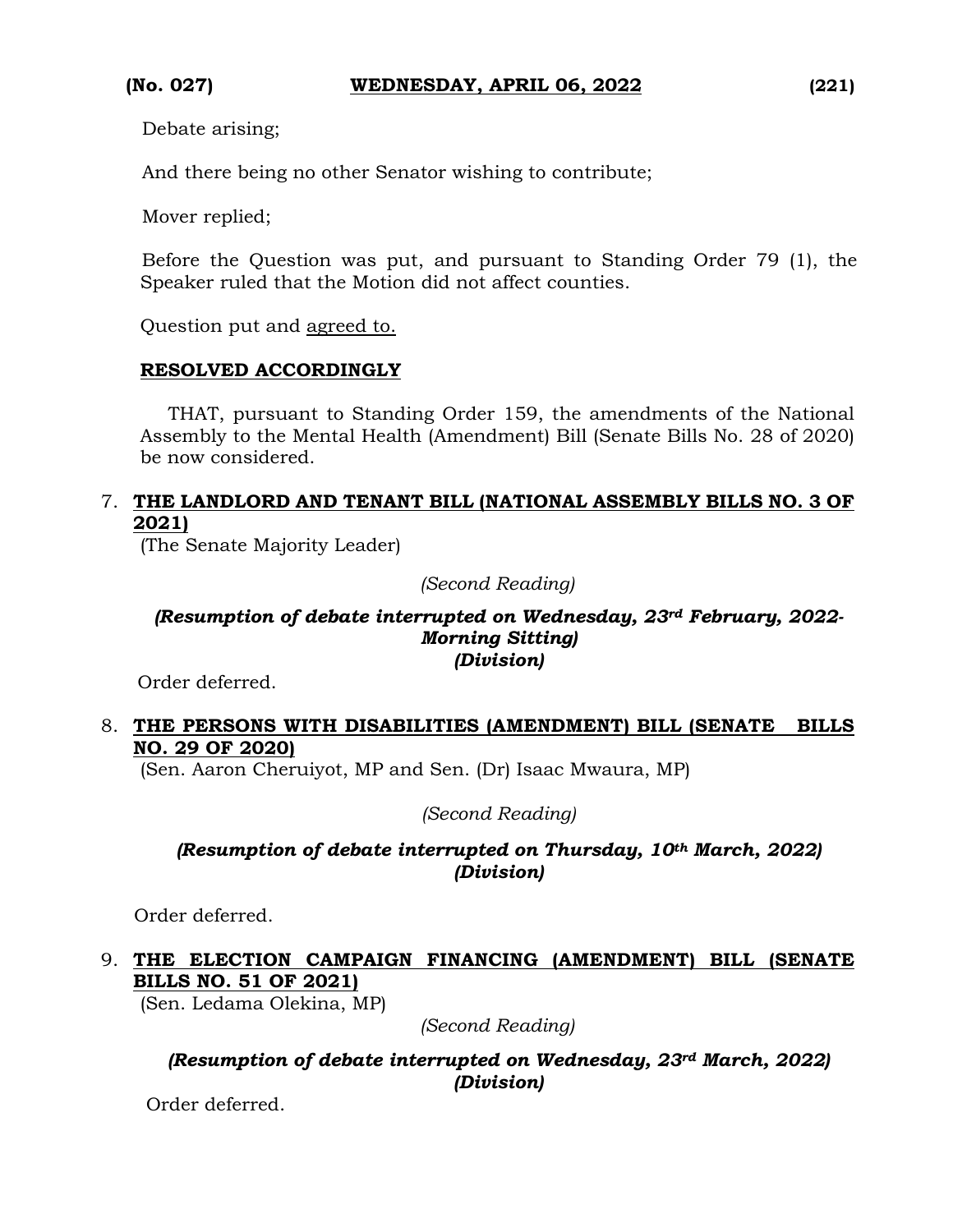*(Second Reading)*

## *(Resumption of debate interrupted on Wednesday, 30th March, 2022) (Division)*

Order deferred.

#### 11. **THE COTTON INDUSTRY DEVELOPMENT BILL (SENATE BILLS NO. 55 OF 2021)**

(Chairperson, Standing Committee on Agriculture, Livestock and Fisheries)

*(Second Reading)*

#### *(Resumption of debate interrupted on Thursday, 31st March, 2022) (Division)*

Order deferred.

#### 12. **MOTION - ADOPTION OF REPORTS OF THE SESSIONAL COMMITTEE ON COUNTY PUBLIC ACCOUNTS AND INVESTMENTS ON CONSIDERATION OF THE REPORTS BY THE AUDITOR GENERAL ON THE FINANCIAL STATEMENTS OF VARIOUS COUNTY EXECUTIVES FOR FINANCIAL YEAR 2018/2019**

(Chairperson, Sessional Committee on County Public Accounts and Investments)

THAT, the Senate adopts the Report of the Sessional Committee on County Public Accounts and Investments on consideration of the Reports by the Auditor General on the Financial Statements of the following County Executives for the Financial Year 2018/2019- Embu; Homa-Bay; Kericho; Kilifi; Kirinyaga; Kisii; Kwale; Machakos; Mombasa; Nandi; Baringo; Bomet; Garissa; Kajiado; and West Pokot as contained in Volume 1 of the Report and the following County Executives- Isiolo; Kakamega; Kisumu; Laikipia; Mandera; Marsabit; Nakuru; Narok; Nyandarua; Samburu; Taita Taveta; Trans-Nzoia; Uasin-Gishu; Vihiga; and Wajir, as contained in Volume 2 of the Report , Laid on the Table of the Senate on Thursday  $2<sup>nd</sup>$  December, 2021.

## *(Resumption of debate interrupted on Tuesday, 8th March, 2022) (Division)*

Order deferred.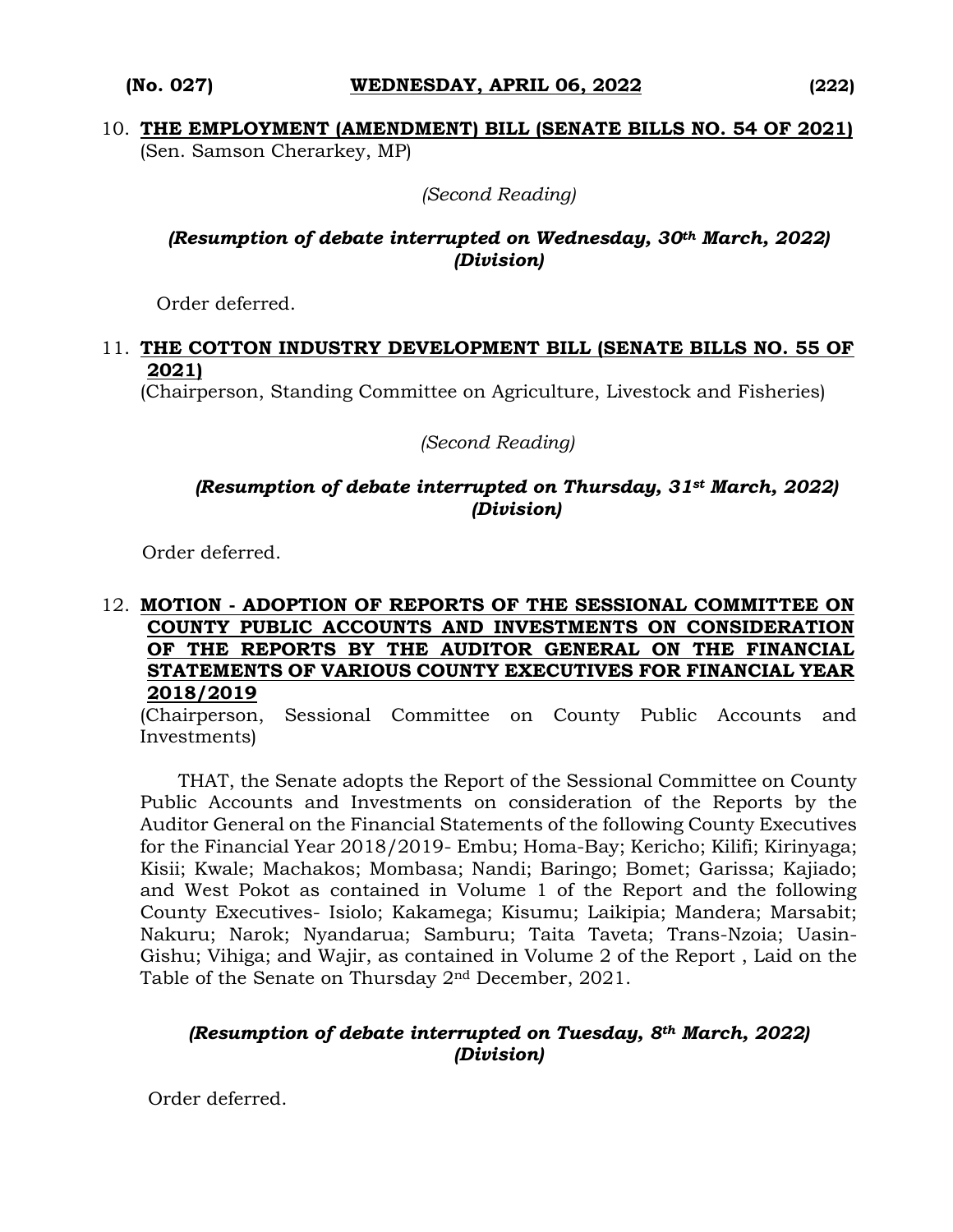#### 13. **MOTION - ADOPTION OF THE REPORT OF THE STANDING COMMITTEE ON HEALTH ON THE SPECIAL AUDIT REPORT ON UTILIZATION OF COVID-19 FUNDS BY TWENTY EIGHT (28) COUNTY GOVERNMENTS**

(The Chairperson, Standing Committee on Health)

THAT, the Senate adopts the Report of the Standing Committee on Health on the special audit report on utilization of COVID-19 funds by twenty-eight (28) county governments, laid on the Table of the Senate on Wednesday, 9th February, 2022.

*(Resumption of debate interrupted on Wednesday, 23rd March, 2022) (Division)*

Order deferred.

## 14. **COMMITTEE OF THE WHOLE THE INTERGOVERNMENTAL RELATIONS (AMENDMENT) BILL (SENATE BILLS NO. 37 OF 2021)**

(The Chairperson, Standing Committee on Devolution and Intergovernmental Relations)

## *(Resumption of debate interrupted on Wednesday, 22ndDecember, 2021 – Morning Sitting)*

*(Division)*

Order deferred.

## 15. **COMMITTEE OF THE WHOLE THE LAW OF SUCCESSION (AMENDMENT) BILL, (SENATE BILLS NO. 15 OF 2021)**

(Sen. Abshiro Halake, MP)

*(Resumption of debate interrupted on Wednesday, 2nd March, 2022 – Morning Sitting)*

*(Division)*

Order deferred.

#### 16. **COMMITTEE OF THE WHOLE THE PRESERVATION OF HUMAN DIGNITY AND ENFORCEMENT OF ECONOMIC AND SOCIAL RIGHTS BILL (SENATE BILLS NO. 21 OF 2021)**  (Sen. Abshiro Halake, MP)

*(Resumption of debate interrupted on Wednesday, 2nd March, 2022 – Morning Sitting)* 

*(Division)*

Order deferred.

17. **COMMITTEE OF THE WHOLE THE LIFESTYLE AUDIT BILL (SENATE BILLS NO. 36 OF 2021)**  (Sen. (CPA). Farhiya Haji, MP)